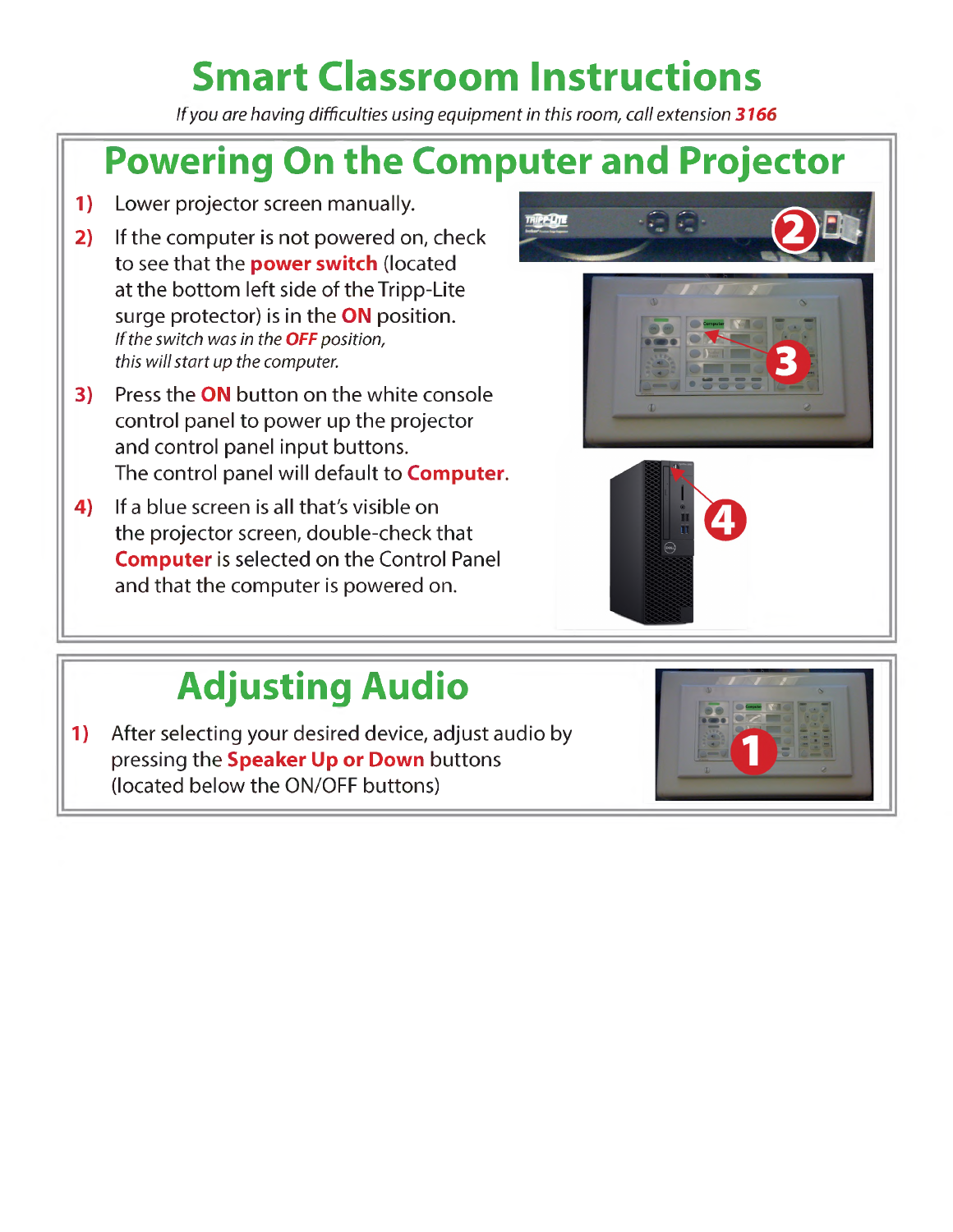## **Using a Laptop**

- **1)** Shut down your laptop.
- **2)** Connect the **HDMI cable** to the video output port on your laptop. If your laptop does not have HDMI, use the **Laptop Video cable**

*Please note: the Laptop Video cable is VGA-compatible only. Certain laptop models willrequire a DVI-to-VGA adaptor, a Mini-VGA adaptor, or a DisplayPort-to-VGAadaptor. Consult your owner's manual for further information.*

- **3)** For laptop audio output, connect the **laptop audio cable** to your laptop's headphone jack. Make sure your laptop's audio is not muted.
- **4)** Press the **Laptop button** on the on the white console control panel.
- **5)** Connect your laptop's AC adaptor to a power outlet and start up your laptop.
- **6)** If you still do not see an image, refer to **laptop troubleshooting guide** on page 6.
- **7)** When finished, shut down your laptop and disconnect all cables.



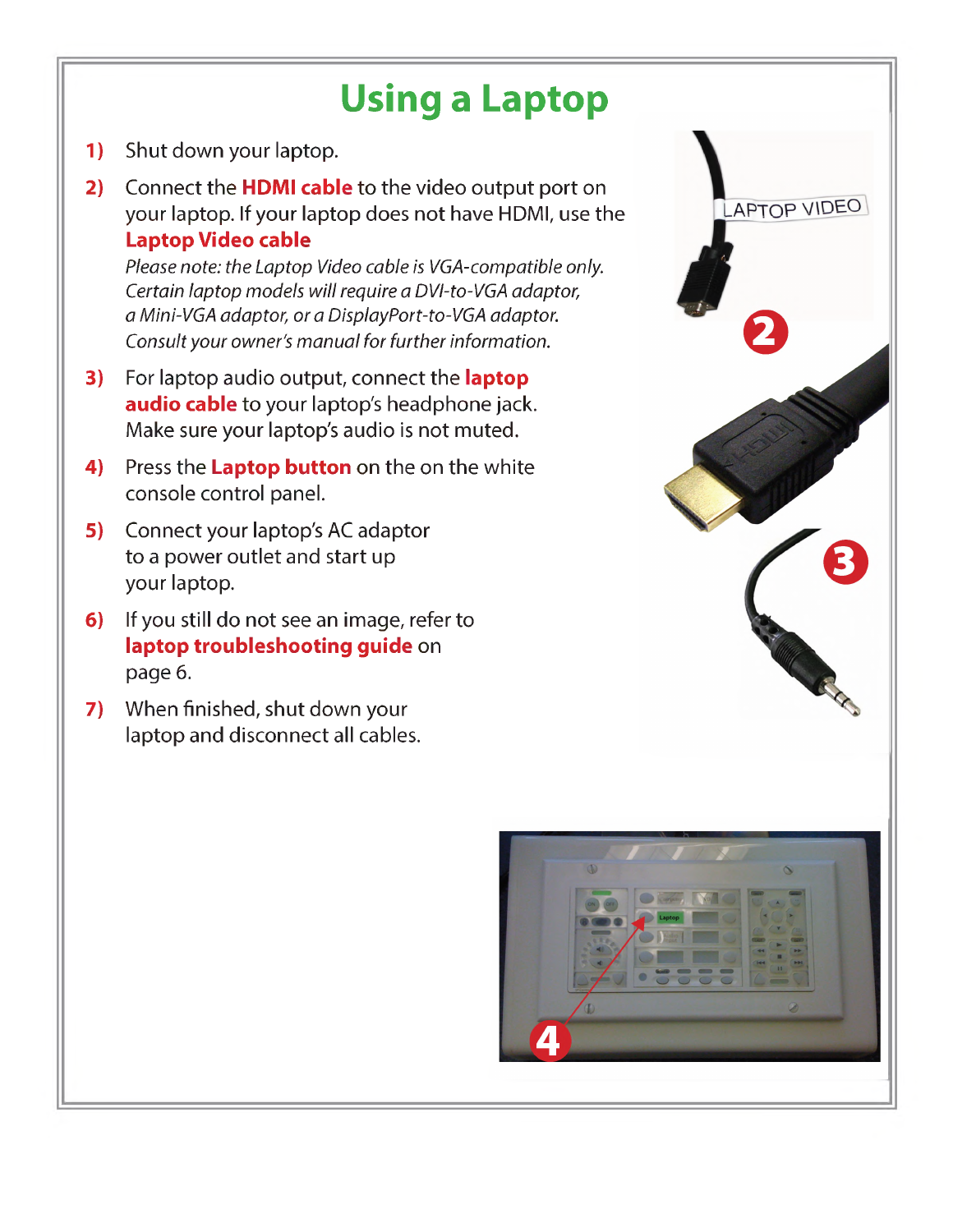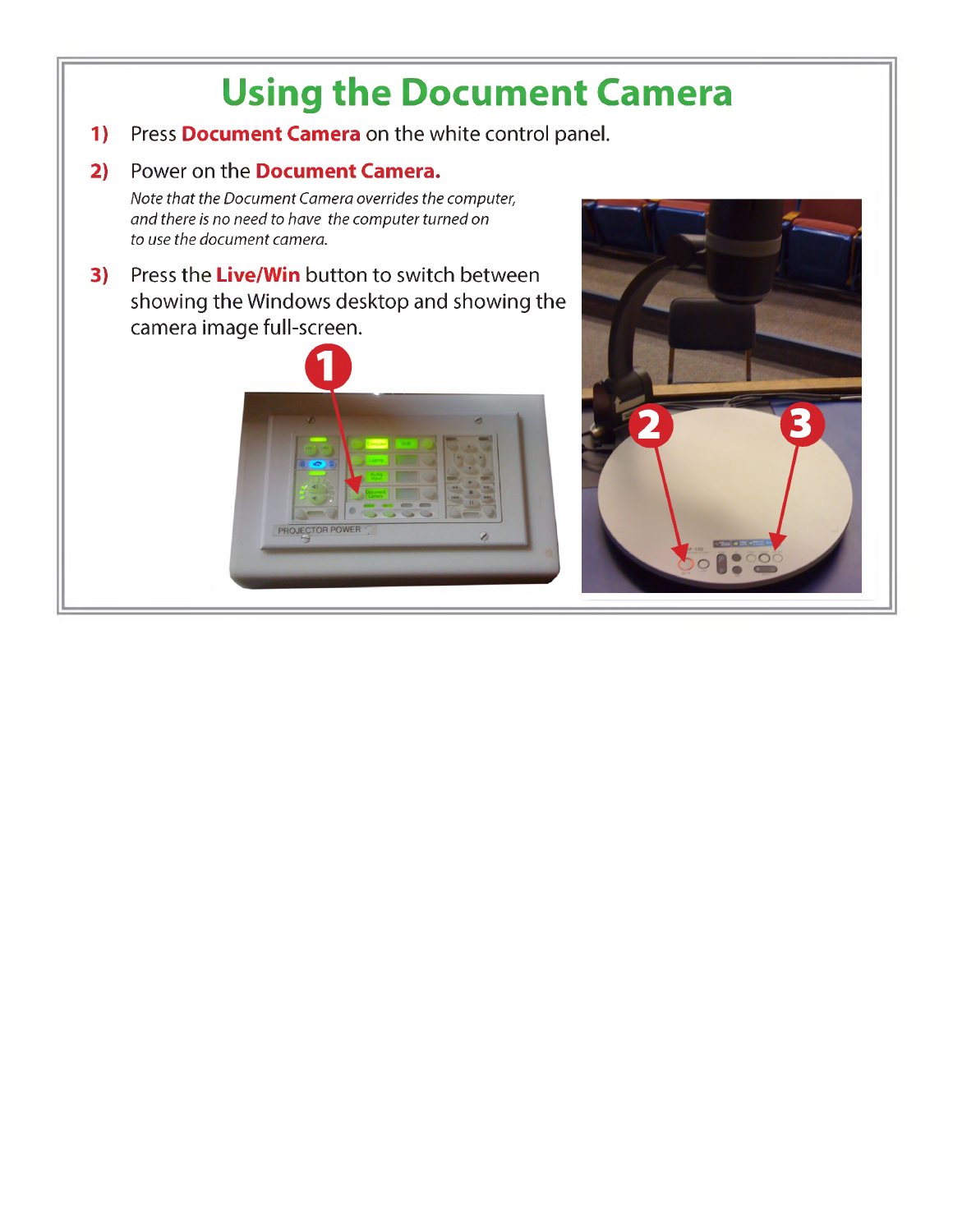